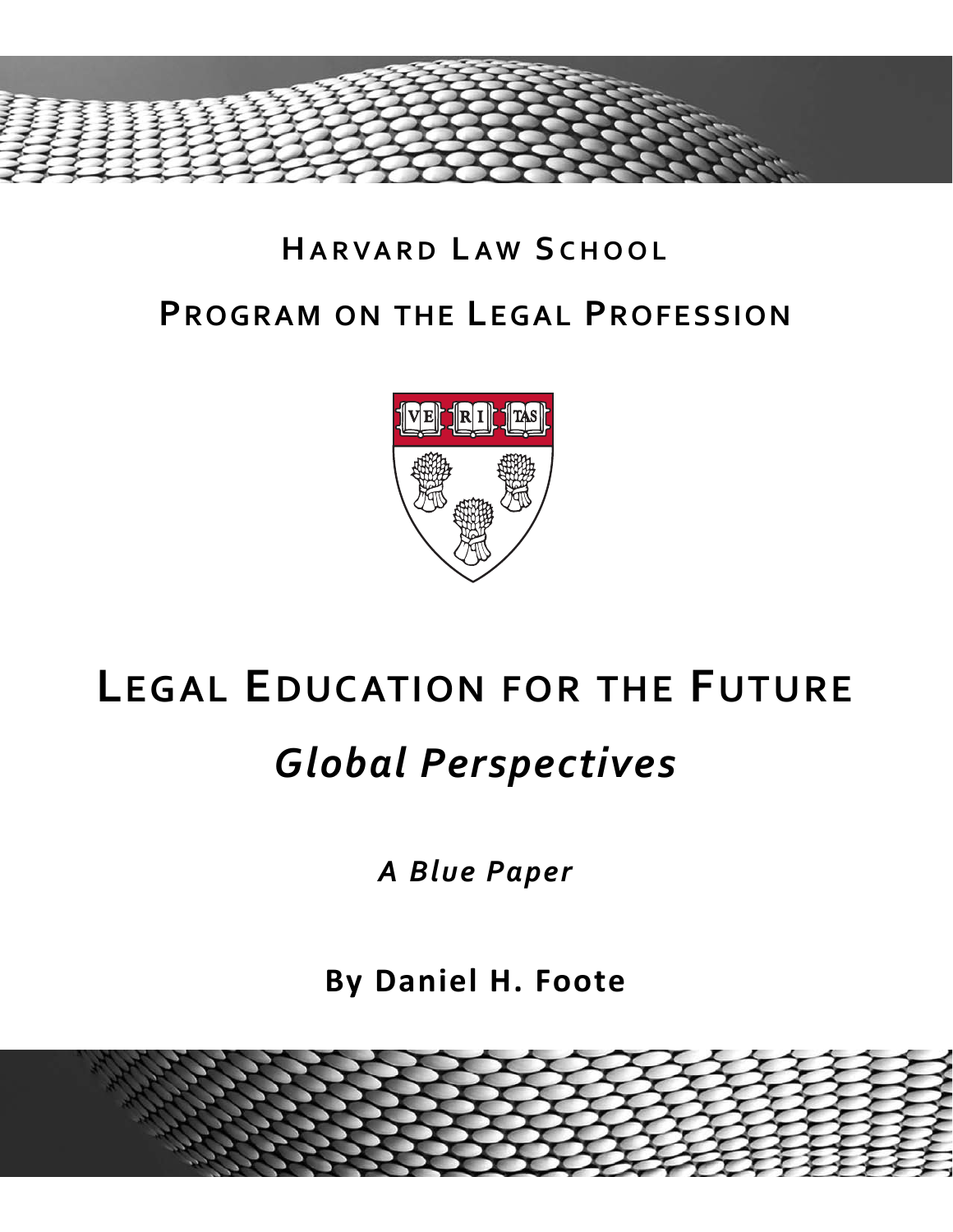Authored by Daniel H. Foote

Published by the Harvard Law School Program on the Legal Profession

© 2011 by Daniel H. Foote. All Rights reserved. This essay originally appeared at 3 U. TOKYO SOFT L. REV. 48 (2011). It is reprinted with permission.

> Harvard Law School Program on the Legal Profession 23 Everett Street, G24 Cambridge, MA 02138

617.496.6232 law.harvard.edu/programs/plp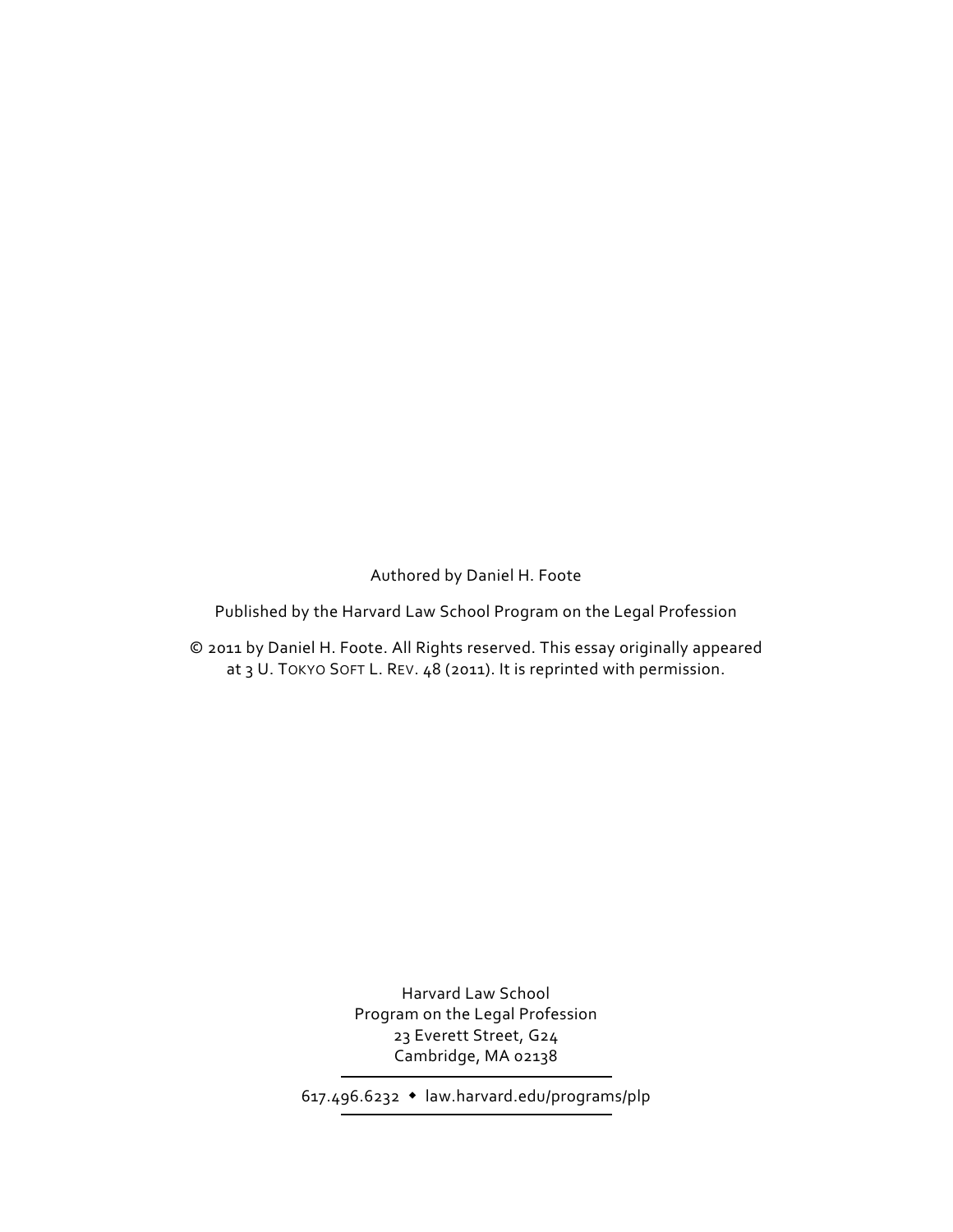### **TABLE OF CONTENTS**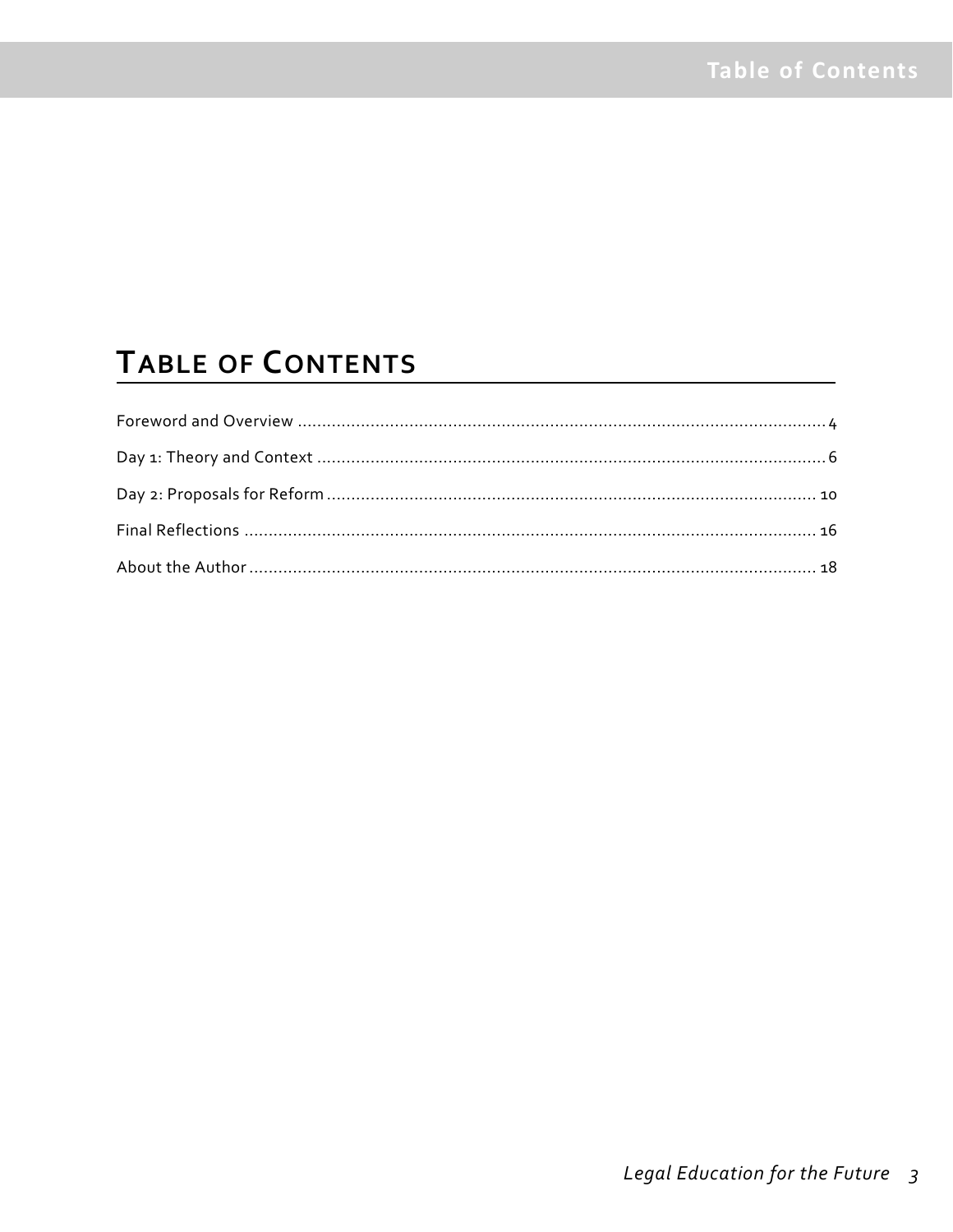### **FOREWORD**

The Harvard Law School Program on the Legal Profession was founded in 2004 to:

- Conduct, sponsor and publish world‐class empirical research on the structure, norms and evolutionary dynamics of the legal profession;
- Innovate and implement new methods and content for teaching law students, practicing lawyers and related professionals about the profession; and
- Foster broader and deeper connections bridging between the global universe of legal prac‐ titioners and the academy

This manuscript by Daniel Foote is part of a "blue paper" series of substantial essay, speech and opinion pieces on the legal profession selected by the Program for distribution beyond the for‐ mat or reach of traditional legal and scholarly media channels. The following essay originally was written for a Japanese audience and was first published in Japan. We thank you for your interest and look forward to your feedback.

### **OVERVIEW**

This is a report on "FutureEd 2: Making Global Lawyers for the  $21<sup>st</sup>$  Century," a conference on legal education held at Harvard Law School (HLS) on October 15‐16, 2010, in which this author had the opportunity to participate. The conference was the second in a series of three conferences jointly organized by HLS and New York Law School (NYLS). The first conference was held at NYLS in April 2010; the third and final conference was held at NYLS, in April 2011. The goals of the conferences were to stimulate thinking and research about the future of legal education; to promote concrete action plans aimed at improving legal education; to provide a feedback mechanism for refining the action plans through the sharing of ideas among knowledgeable par‐ ticipants; and to aid in the implementation and spread of the most promising approaches. As ex‐ plained by the chief organizers, Professor David Wilkins of HLS and Professor Elizabeth Cham‐ bliss of NYLS, the objective was not simply for legal academics to meet and discuss their ideas, but to achieve concrete results with the promise of broad impact. The first conference in the se‐ ries was designed to attract a wide range of promising reform proposals. This, the second confer‐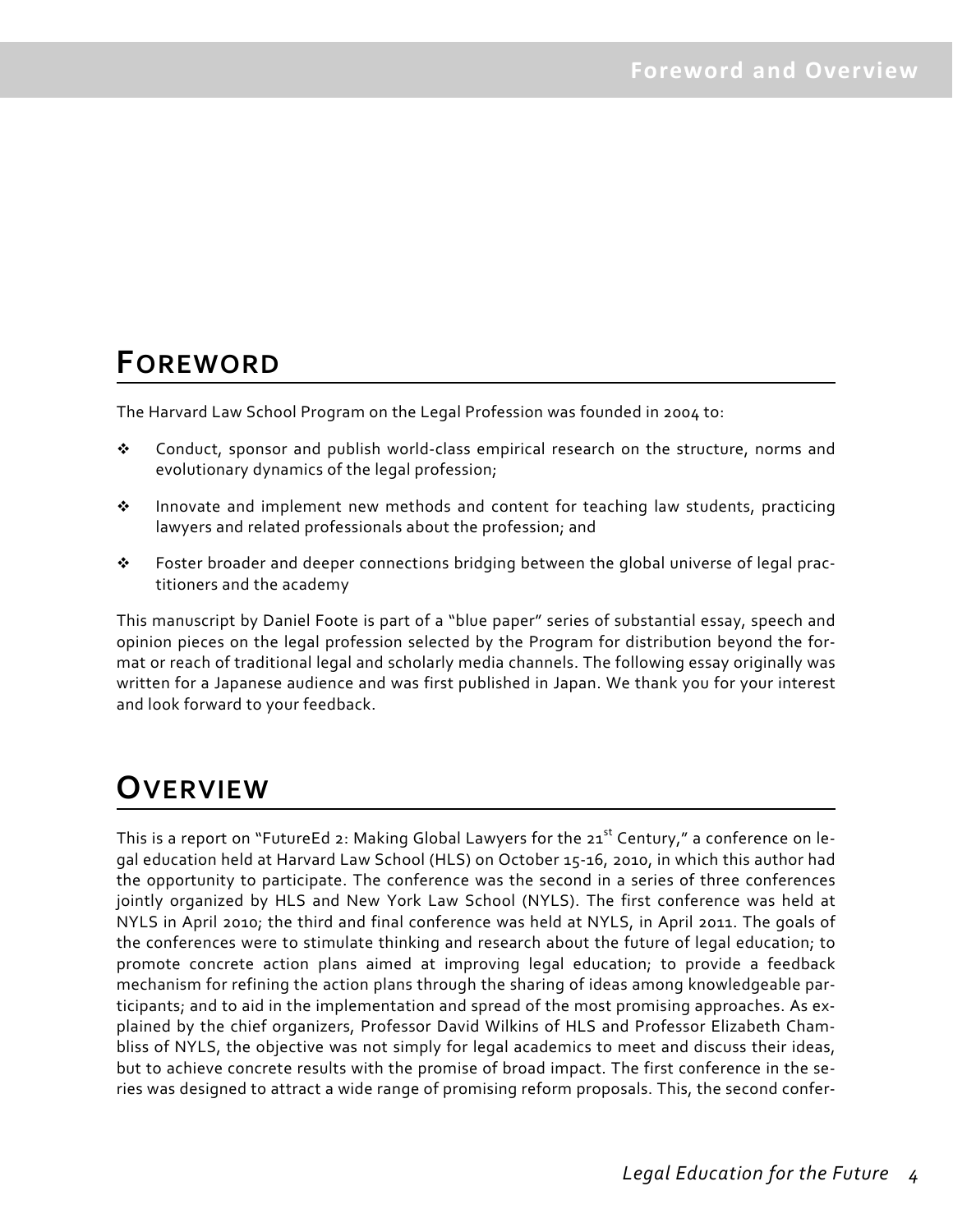ence, was designed to help refine the proposals and identify the most promising. By the time of the final conference, it was anticipated that the most promising proposals would have taken con‐ crete shape and would either have entered or be ready to enter the implementation phase, and while I did not have the good fortune to attend the third conference I understand this to be the case.

Interest in and expectations for the conferences were high, and the interest extended far beyond the United States. Well over 300 people contacted the organizers seeking to participate. Space and logistics made it impossible to accommodate them all, but over 100 people participated, and the level of the participants was impressive. In addition to the deans of HLS, NYLS and several other US law schools, law school deans from several other nations, including Brazil, India, and Israel, participated. They were joined by legal academics at the cutting edge of legal education reform from the US and many other nations, including nations in Europe, Asia, North and South America, and Africa.

Another notable feature of the conferences was that they were not limited to legal educators. To the contrary, a major goal was to bring a broad range of perspectives to bear on legal education reform. Recognizing that legal education today is increasingly global in nature, the organizers consciously sought to incorporate the views of participants from outside the US, as mentioned above. The organizers also recognize that legal education is deeply affected by, and at the same time deeply affects, a wide range of actors. Accordingly, a central organizing theme was that le‐ gal education can and should learn from the experiences and insights of others. To that end, the organizers consciously sought to incorporate the views of regulators, clients, and other profes‐ sions. Here again, the level of participants was impressive. Participants included the current president, the president elect, the immediate past president, and another former president of the American Bar Association (ABA), as well as ABA officials involved in the regulation of legal education, accreditation, and lawyer discipline. The head of the UK Legal Services Board and regulators from Canada also participated. From other professions, participants included the dean for medical education at Harvard Medical School, a Harvard Business School professor, and ex‐ perts on the management consulting and advertising industries. From the client perspective, representatives of several major businesses also participated actively. Notably, this incredibly highly positioned group of participants did not simply make token appearances and then excuse them‐ selves, citing other commitments. Rather, the vast majority participated actively from start to finish, over two long and very full days.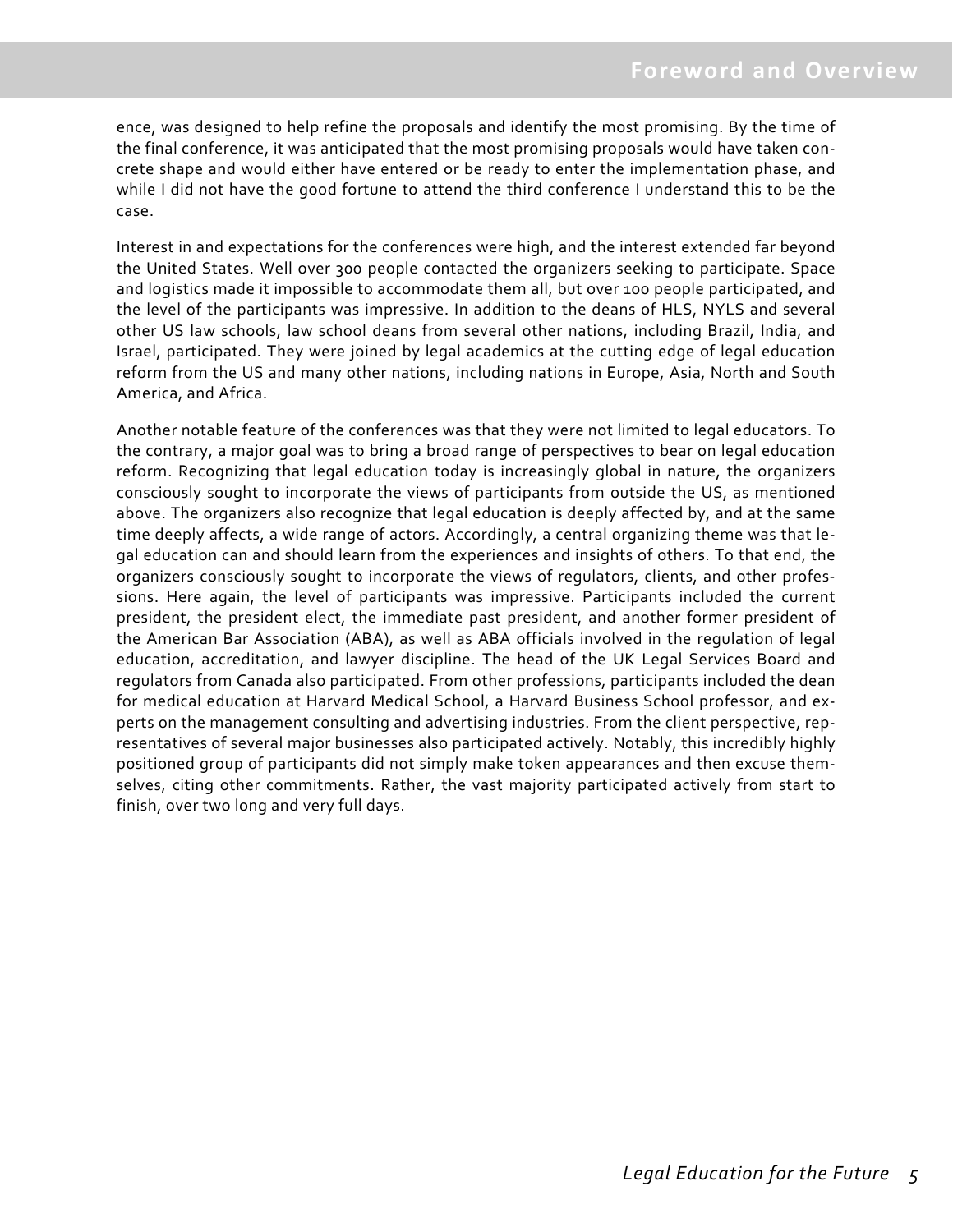### **DAY 1: THEORY AND CONTEXT**

The first day consisted of four panel discussions, along with keynote speeches at lunch and din‐ ner. $1$ 

### *Panel 1: Global Perspectives on Legal Education*

The first panel focused on global perspectives. The panel began with observations on the key needs in legal education for a globalizing world, by the dean of a law school in Brazil, and on trends in globalization of legal education, by a French legal sociologist who has conducted exten‐ sive research on lawyers and legal education in many regions of the world. In the latter half of the panel, this author, the dean of a law school in India, and a law professor from China discussed the experiences with legal education reform in Japan, India, and China, respectively.

One important message from this panel is that the legal profession and legal education truly are becoming globalized. Although most lawyers throughout the world continue to focus primarily on local and domestic matters, the number of lawyers specializing in international affairs is rising rapidly, and even domestic-focused lawyers increasingly find themselves handling matters involving international dimensions. To meet the increasingly internationalized nature of legal prac‐ tice, legal education also is becoming much more internationalized. The US legal education model is exerting strong influence in many nations; but much independent innovation is occurring throughout the world with respect to the globalization of legal education.

#### *Panel 2: Cross‐Professional Comparison*

The second panel sought lessons from other professions. Speakers from Harvard Medical School (HMS) and Harvard Business School, as well as an expert on management consulting from the UK and an expert on the advertising industry from Canada, offered perspectives from education for and discussed trends in those professions and industries.

Many attendees (this author included) found the remarks of Jules Dienstag, dean of medical edu‐ cation at HMS, especially valuable. Dienstag was appointed to that post in 2005 in order to over‐ see medical education reform at HMS; and under his leadership HMS has undertaken an impres‐ sive array of reforms. One of the major issues HMS sought to address through the reforms was

 $1$  Videos of nearly all the proceedings, including the panels, keynote addresses, and presentations of the proposals made on the morning of the second day of the conference, are available through the web site of the Harvard Law School Program on the Legal Profession, at the following address:

<sup>&</sup>lt;http://www.law.harvard.edu/programs/plp/pages/future\_ed\_conference.php> (as of July, 2011).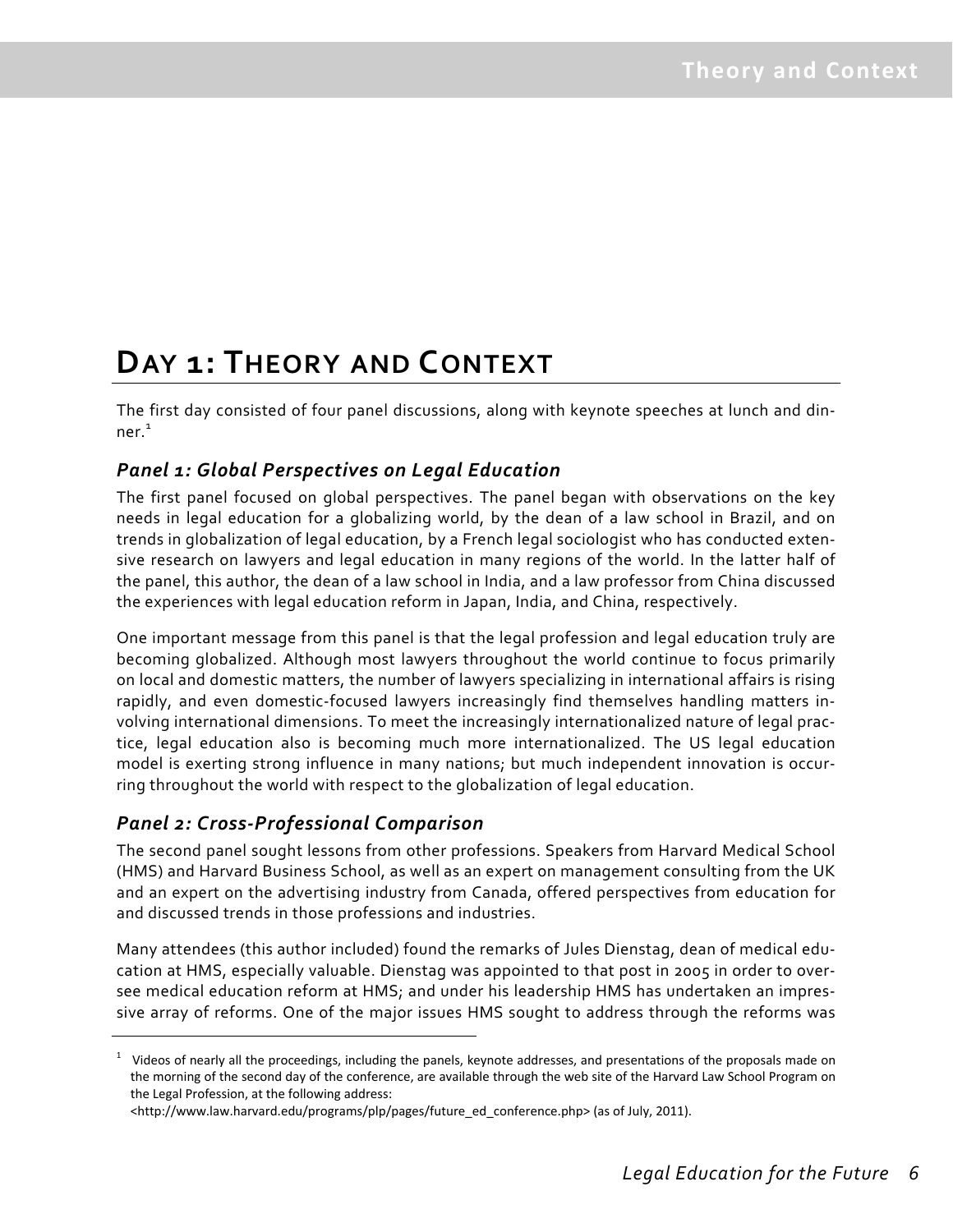the concern that students were losing a sense of what he labeled "professionalism"—a broad term encompassing such matters as empathy, concern for patients as people, and a sense of the medical profession's responsibility to society. Through surveys of students, moreover, HMS found that the medical education process bore some of the blame; many students had a strong sense of empathy when they entered medical school but lost it somewhere along the way.

As Dienstag explained, HMS has undertaken many reforms designed to instill professionalism and to integrate scientific and technical skills with professionalism. On the first day of medical school, students interact with a simulated patient. The first two weeks of medical school feature a strong infusion of professionalism training, by an empathetic teacher. Throughout the first two years of medical school, HMS utilizes many problem‐based tutorials, including simulated patient contact and empathetic elements. Despite these efforts, HMS found that one of the key hurdles to achieving a greater sense of professionalism lay in student residencies. Once students got away from medical school and entered their residency placements, they often experienced a different culture in which the overriding objective was to maintain high turnover and dispose of cases quickly. Accordingly, HMS has undertaken great efforts to instill attention to ethical ele‐ ments, emotional elements and professionalism into the residency process, as well. HMS is now developing a "capstone" course—a course at the end of the medical school process, designed to tie together the students' education and reinforce professionalism. (Incidentally, although it was not highlighted during this panel, HLS Dean Martha Minow, who prior to becoming dean chaired the committee that designed major recent reforms to the HLS curriculum, has said she found the medical school model especially valuable when considering legal education reform.<sup>2</sup>)

### *Panel 3: The Regulators Weigh In*

The third panel focused on regulatory perspectives. The three panelists were the policy counsel to the Law Society of Upper Canada (the governing body for lawyers in Ontario), Sophia Sperda‐ kos; the US Ambassador to the African Development Bank, Hon. Walter Jones; and the current president of the ABA, Stephen Zack.

This panel raised several important issues. In his remarks, Zack praised the accreditation stan‐ dards in the US (which, he noted, are developed and implemented by an independent ABA section, the Section of Legal Education and Admissions to the Bar) as being perhaps the most ad‐ vanced in the world, and in another section of his remarks described the high cost of US legal education as a major issue. In a question to the panelists, NYLS Dean Richard Matasar tied these two themes together. He commented that high accreditation standards often entail high costs and stifle experimentation, and asked how law schools can create new models that lower costs, given the strict standards. Zack pointed to the potential for technology to help lower costs. Sper‐ dakos acknowledged that vested interests often influence the push for standards that raise costs, as an example noting that elite law schools favor standards placing weight on the importance of research and hence sometimes oppose accreditation for lower cost law schools focused primarily on lawyer training. At the same time, Sperdakos urged academics to recognize the importance of the imperatives of regulators (which she described as ensuring lawyers' mastery of the essential competencies and basic skills, as well as ethics and professionalism) and the sincerity of regula‐ tors. The panel chair (Prof. Todd Rakoff of HLS) added that one also must recognize that some low cost practices, such as unsupervised externships, are simply bad education.

<sup>2</sup> For an examination of the recent curricular reforms at HLS, see Yukio Yanagida and Daniel H. Foote, *Hābādo: takuetsu no himitsu—Hābādo LS no eichi ni manabu* [Harvard: Secrets to its Preeminence—Learning from the Wisdom of Harvard Law School], Chapter 3 (Yuhikaku, Tokyo: 2010).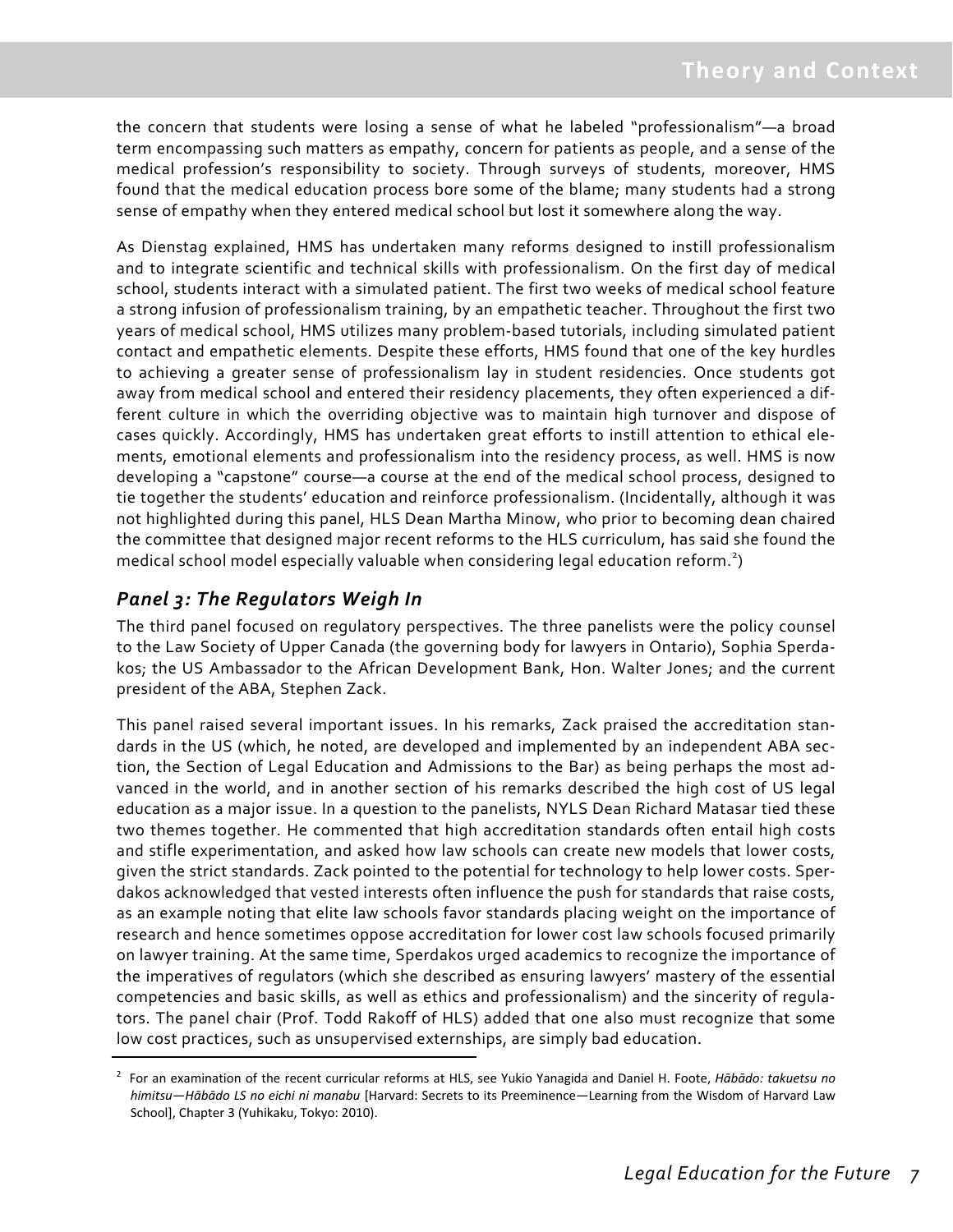As a second theme related to the issue of cost, the panel highlighted transparency. Zack indi‐ cated that he has asked the Young Lawyers Division of the ABA to consider a "Truth in Law School Education" proposal, which would require law schools to provide accurate information to all accepted applicants on matters such as the law school's cost and bar passage rates and em‐ ployment statistics for graduates. And the Section of Legal Education (which already requires law schools to provide bar passage statistics annually, which the ABA announces publicly) currently is examining what employment and salary questions to include on the annual question‐ naire US law schools are required to complete, and how that information should be made public.

A third set of issues related to lawyer discipline and lawyer monitoring. In the Q&A session, an ABA official who has been heavily involved in lawyer discipline noted that the great majority of calls from consumers regarding their lawyers are not related to concerns over the lawyers' legal knowledge, but involve matters such as communication and other basic skills and practical per‐ sonal issues. Sperdakos seconded this view. She agreed that the problems are not in the area of substantive law. ("Everybody can do that," she commented.) Rather, the key issues relate to matters such as communication, law office management, interpersonal skills, and ethics. One of the efforts being undertaken in Ontario is to spell out what the expectations are for lawyers in these various areas, to ensure students attain the skills they should have before entering prac‐ tice. Another approach being undertaken in Ontario is spot audits of the books and records of law firms—not, Sperdakos emphasized, in the spirit of "We're going to punish you," but rather "We're going to help you." Since problems often result from poor law office management, she said, this approach has proven much more effective in avoiding problems in the first place.

Again in this panel, globalization emerged as an important issue. In his remarks, Zack com‐ mented that he has requested the ABA Board of Governors to consider whether a mandatory se‐ mester abroad requirement should be established for all US law school students as a condition for graduation. The ABA, he explained, surveys its members every two years to determine what issues they want the ABA to address. In the past, he said, international issues routinely ranked at the bottom, because most lawyers still have local practices; but due to such trends as technological advances, the rise in "virtual law firms," and advances by multinational firms into regional markets, concern among ABA members over international issues has been steadily increasing. Zack, who was born in Cuba and is the first Hispanic president of the ABA, expressed his view that in today's increasingly global world it is important for law students to meet and get to know students from different nations and different cultures. Thus, while Zack did not seem to expect the Board of Governors to endorse a mandatory semester abroad requirement anytime soon, he regards it as a serious proposal warranting real consideration. (Incidentally, as Zack observed in another session, the ABA currently is considering whether to authorize accreditation of law schools located outside the United States, in response to an application for ABA accreditation by a law school in China.)

### *Panel 4: Globalization, Lawyers and Emerging Economies—A Theoretical Synthesis*

Returning to the theme of globalization, this panel (with six speakers, three—including a Chinese scholar—from Wisconsin Law School, two Brazilian scholars, and David Wilkins of HLS) intro‐ duced a research project now getting underway, examining developments relating to the legal professions in emerging economies, with a particular focus on China, India, and Brazil. The pro‐ ject seeks to integrate perspectives from three fields—law and development, sociology of the legal profession, and global studies.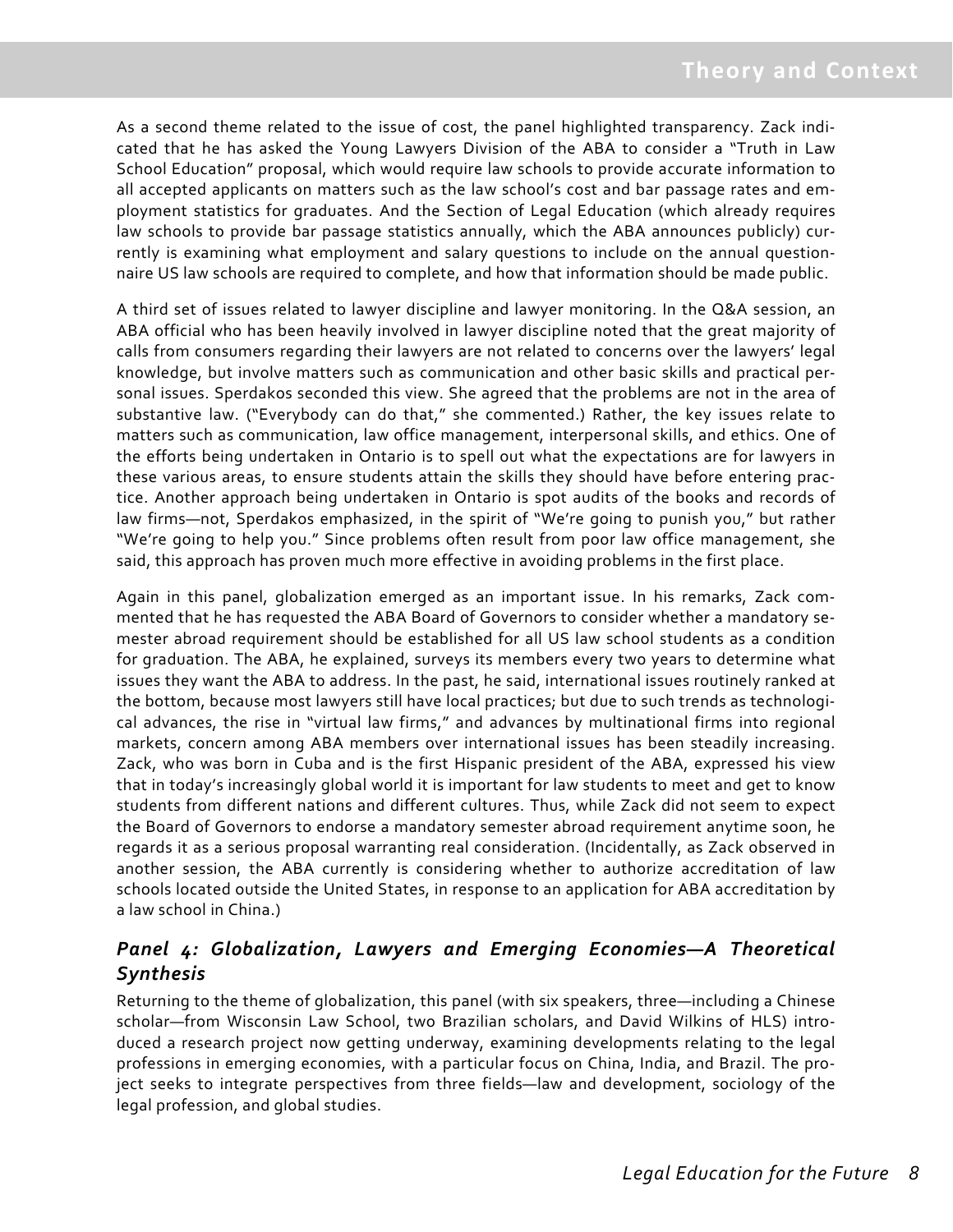As David Trubek of Wisconsin and Wilkins noted in introducing the project, despite the many dif‐ ferences among the three nations being studied, there are many commonalities. Among the commonalities: All three nations are developmental states undergoing very rapid change. The changes include internal transformations, but there are also extensive global aspects. All three nations have embraced the global economy. They have undertaken self‐conscious promotion of innovation and are seeking to move up the value‐added chain. Accordingly, Trubek observed, all are open to some degree of international competition. There has been a surge of outward investment from all three. At the same time, all three have attracted extensive foreign investment, but all three are seeking to channel the foreign investment through state‐led strategies. As another commonality, all three want to bend or change global norms.

In highlighting some of the implications of these developments for law and legal education, Wil‐ kins noted that all three nations regard investing in the legal profession as an aspect of a broader legal strategy. They view the legal profession as having an important role to play in many of the transformations they are seeking to achieve. All three nations have witnessed a great rise in the market for legal services. And all three have experienced a substantial increase in the number of law schools, with the state playing an active role in the promotion of legal education and in legal education reform.

Other speakers on the panel then discussed some of the developments and research plans in more detail.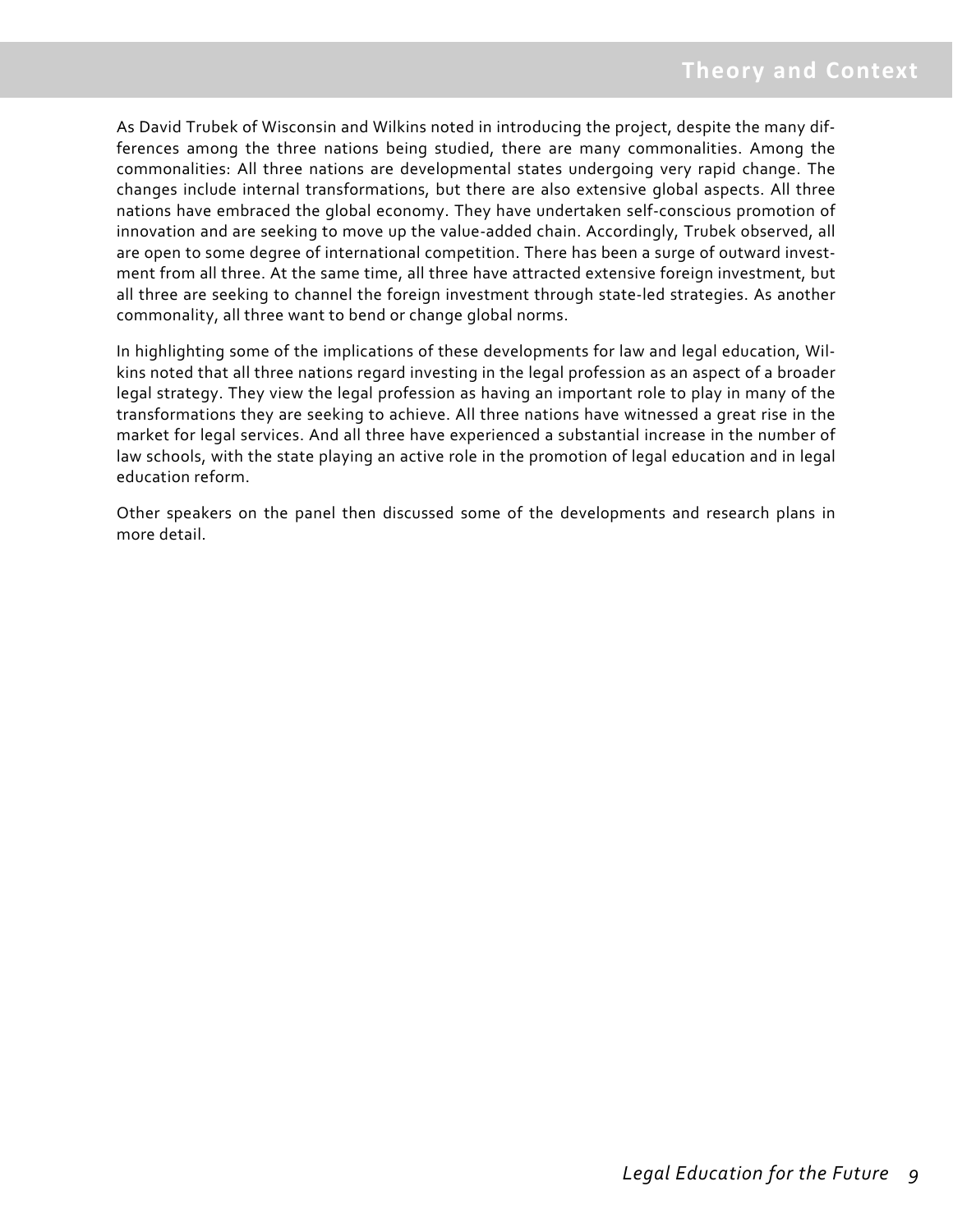### **DAY 2: PROPOSALS FOR REFORM**

The focus of the second day was on concrete proposals for reform. As full as the first day was, the second day was even more intense.

### *Morning Session: Presentations of Proposals*

The morning session lasted four and a half hours, from 8 am till 12:30. Wilkins aptly characterized the session as the "speed dating" portion of the conference. The proponents of thirty separate reform proposals were allocated seven minutes each in which to introduce their proposals, ex‐ plain the status and significance of the proposals, solicit support or collaborators, seek feedback or guidance, etc. The proposals were grouped into four major categories: Professional Develop‐ ment Proposals (9 proposals), Technology‐Related Proposals (8), Structural/Regulatory Propos‐ als (8), and Public Sphere Proposals (5). The proposals ranged from the broad (e.g., "Comprehensive Review of Distance Learning Potential" and "Cradle to Grave Professional De‐ velopment") to the relatively narrow (e.g., "ABA Accreditation Standards Should be Revised to Prohibit Merit Scholarships in Excess of 10% of a Law School's Total Expenditures for Financial Aid"). And they ranged from proposals still in the relatively early stages to proposals already in or near the implementation stage (an example of the latter was a proposal for creation of a "Global Professional Master of Laws (GPLLM) Specializing in Business Law," which already has started).

The proponents (in some cases through a single spokesperson, in others with several presenters) did a remarkable job of observing the seven-minute limit. Even so, by the end of the morning session this author was no longer able to keep track of all the proposals, despite taking fairly de‐ tailed notes. The full list of proposals, with links to the proposals themselves, may be found at the conference web site.<sup>3</sup> The following is a summary of what this author regards as some of the most notable proposals and themes.

### *Professional Development Proposals*

Seven of the nine professional development proposals relate in some way to integrating skills (of various sorts) into legal education and developing greater linkages between academia and the legal profession. These include an elaborate proposal for incorporating transactional skills into the law school curriculum (with mandatory courses in contract drafting and business basics and a wide range of electives in three broad categories); an even more elaborate proposal for structuring the first year of law school on a "law office" model and allocating most of the second and

<sup>3</sup> Harvard Law School Program on the Legal Profession, FutureEd2: Making Global Lawyers for the 21st Century: <http://www.law.harvard.edu/programs/plp/pages/future\_ed\_conference.php> (accessed Novem‐ber 20, 2010).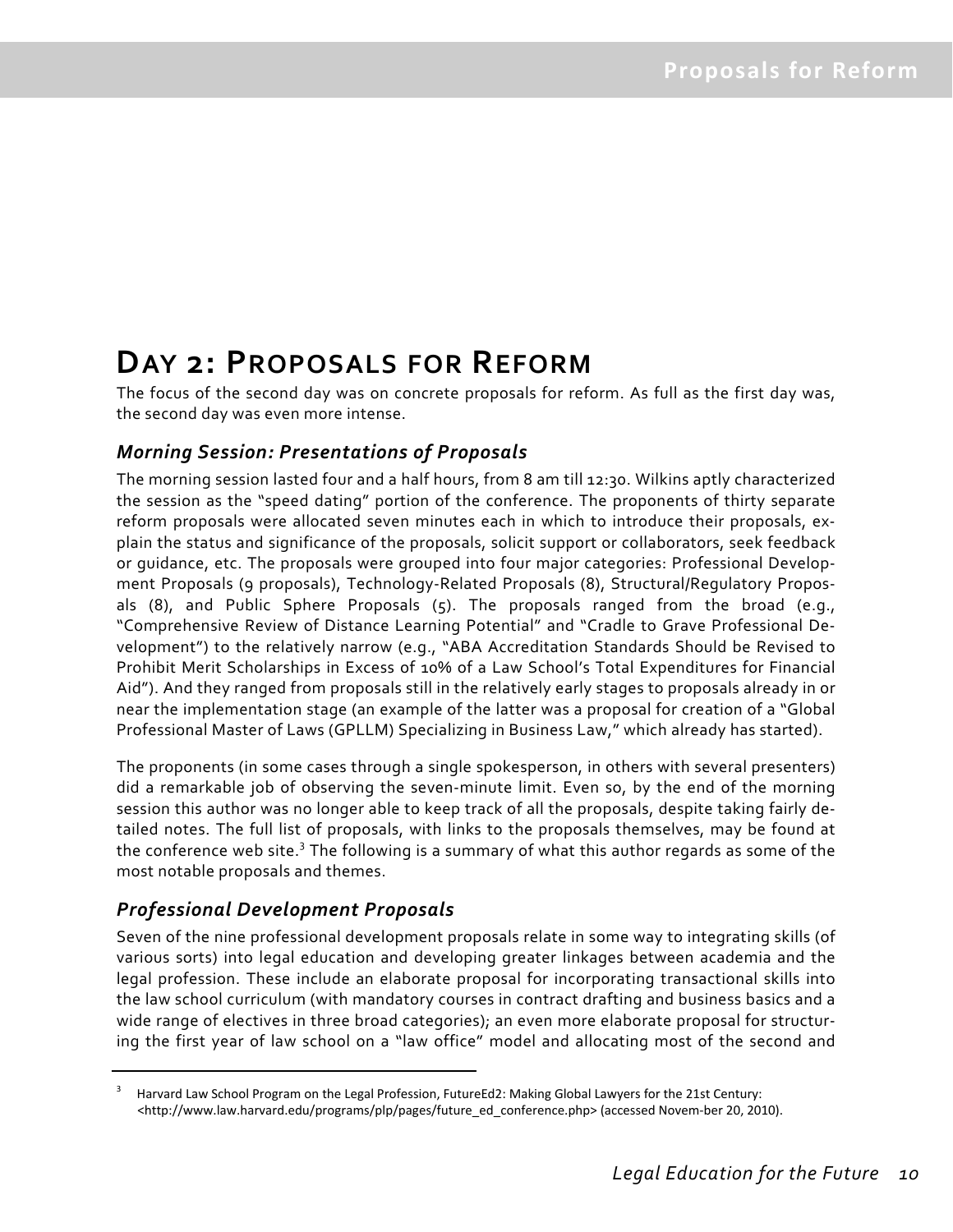third years to full-time field placements under the supervision of practitioners; a proposal for mandatory capstone practice simulation courses integrating doctrine, skills, and professionalism, to be required for all students in their final year of law school (with students able to choose from capstones in a wide range of fields, including Advanced Commercial Transactions, Intellectual Property, Domestic Relations, Criminal Advocacy, etc.); and the "Cradle to Grave Professional Development" proposal, which posits an educational continuum in which some elements are best mastered during law school, while others are best mastered thereafter.

Underlying all of the seven proposals for integrating skills into legal education is the view that members of the legal profession must possess a wide range of "competencies" beyond simple mastery of legal knowledge and doctrine, and several of those proposals incorporate or envision mechanisms to identify the essential competencies. The remaining two proposals focus squarely on the issue of identifying the needed competencies and measuring whether they have been achieved. Of those two, one is essentially a plea for legal academics to embrace outcomes assessment; to engage the practicing bar in the effort to identify the competencies needed by graduates, on a law school-specific basis (based on the view that the necessary competencies differ depending on location and on the career paths of the law school's graduates); and to de‐ velop mechanisms to measure achievement of those competencies. The second proposal, pre‐ sented by David Oppenheimer and Kristen Holmquist of University of California‐Berkeley School of Law, is more developed. As the presenters explained, over approximately the past ten years, a professor of law and a professor of psychology at Berkeley (supported by funding from the Law School Admission Council) identified and refined, through hundreds of interviews and focus groups with lawyers, students, judges and clients, a list of 26 "Effectiveness Factors" related to competent lawyering; developed tests aimed at measuring these Effectiveness Factors; and ad‐ ministered the tests to over 1100 alumni of Berkeley and UC‐Hastings (with peer and supervisor evaluations by other lawyers utilized in addition to the self‐evaluations). (In addition to analysis and reasoning, the 26 Effectiveness Factors include, for example, such factors as advocacy, creativity, listening, negotiation, practical judgment, problem solving, and stress management.<sup>4</sup>) According to the presenters, the LSAT and undergraduate GPA are useful for predicting only two or three of the Effectiveness Factors, whereas the new tests are useful for predicting nearly all of them. They argue that the new assessment instruments should be utilized in the admissions process, and suggest that the assessment instruments should also be considered in planning cur‐ riculum and pedagogical methods, and for licensing exams.

#### *Technology‐Related Proposals*

Of the eight technology‐related proposals, three involve distance learning, two involve practice simulation, and the other three focus on different aspects of use of technology in legal education.

The broadest of the distance learning proposals is a proposal for a comprehensive review of dis‐ tance learning potential. The presenters noted that distance learning is increasingly widespread in the US at the high school and college levels and in many fields other than law. Among the bar-

<sup>4</sup> For the proposal, see David Oppenheimer & Kristen Holmquist, "Presentation Proposal: FutureEd 2," *available at*: <http://www.nyls.edu/user\_files/1/3/4/30/58/1053/Holmquist&Oppenheimer.pdf> (as of July, 2011). For a report on the underlying research, see Marjorie Maguire Shultz & Sheldon Zedeck, "Final Report—Identification, De‐ velopment and Validation of Predictors for Successful Lawyering" (Jan. 30, 2009), *available at*: <http://papers.ssrn.com/abstract=1353554>.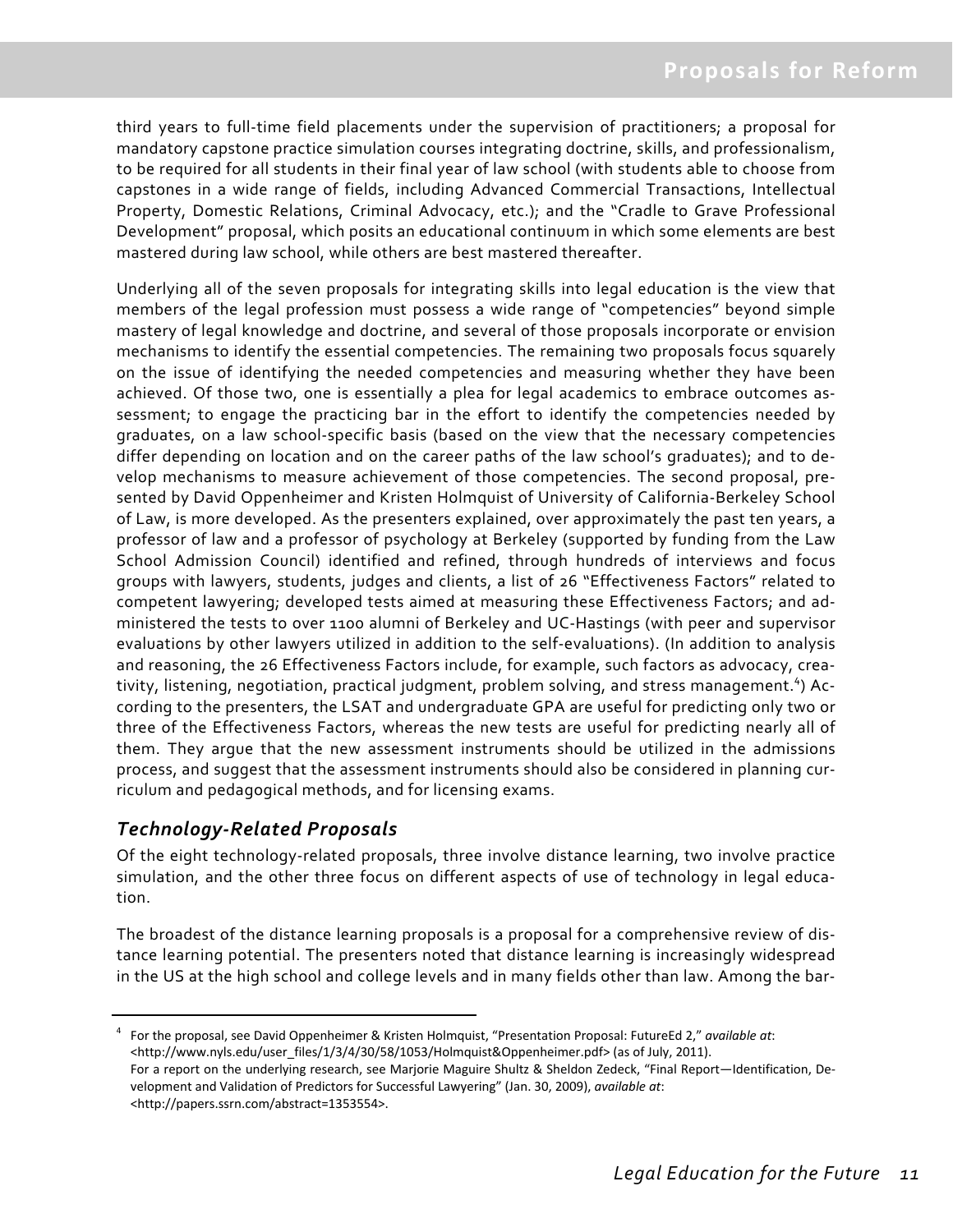riers to greater utilization in legal education, they observed, are accreditation concerns and fac‐ ulty resistance. (A key concern, they noted, is how to get faculty involved.) The other two dis‐ tance learning proposals are more concrete: a proposal for "blended courses" in core subjects, with some sessions taught through distance learning and other sessions taught in person; and an introduction to (and plea for greater utilization of) distance learning innovations, such as a dis‐ tance learning project undertaken jointly by Brigham Young University, Duke, and Penn State, in which faculty members at all three teach collaboratively utilizing videoconference facilities.

The simulated practice proposals introduce some of the recent innovations in law‐related simula‐ tions, which demonstrate considerable refinement in developing effective simulations (such as awarding points to motivate students and incorporating humor to make the learning exercise more fun and thereby "trick the students into learning more"). A proposal with many parallels to the simulated practice proposals is "Law Learning by Building Software Applications." As its title suggests, in this approach (which, the presenters explained, already is being utilized at a number of US law schools), law students themselves take responsibility for developing software applica‐ tions that embody legal knowledge (such as developing Web‐based explanations of legal stan‐ dards and legal forms with instructions for use, aimed at low‐income individuals and self‐ represented litigants). As the proposal explains, "By constructing useful applications, students not only (1) learn about substance (doctrine, procedure) in a given area and (2) learn how technology can be used creatively to assist in legal work (and some of the policy and ethical aspects of doing so), but (3) produce tools that they or others can bring to bear to improve access to jus‐ tice. They also gain credentials for current and future employment."

### *Structural/Regulatory Proposals*

The eight proposals in this category vary widely. Three proposals seek to address concerns over the cost of legal education, but in three different ways. Four involve concrete proposals for re‐ structuring aspects of legal education, with each of the four focusing on a different aspect. The eighth is a proposal to develop outcomes measures relating to ethics and professionalism.

Turning first to the cost containment proposals, the broadest is a proposal to reduce the time required to complete undergraduate and law school education from 7 to 5 years, largely by con‐ densing the time required to satisfy the requirements for admission to law school. A second pro‐ posal seeks to limit the amount of financial aid law schools may devote to merit scholarships. The third seeks greater transparency by law schools regarding cost and employment prospects for graduates. (The latter two proposals stem in part from a similar concern: that law schools motivated by law school ranking measures utilized by *US News and World Report* that rate law schools on the "quality" of *incoming* students—induce students with high LSAT scores and high undergraduate GPAs to enter through promises of large merit scholarships, but withdraw many of those scholarships thereafter by imposing strict requirements for continuation.)

Of the proposals for restructuring certain aspects of legal education, the proposals this author found most interesting are a proposal to introduce an "experiential third year curriculum" and a "law school without walls" proposal. Under the former proposal, all students would spend their entire third year of law school in "experiential" settings serving in the role of lawyer, with one semester devoted to an elaborate simulation and the other semester to a supervised clinical ex‐ perience. The "law schools without walls" proposal (which already has entered the implementa‐ tion stage) seeks to link students across institutions and countries, and to engage the students in concrete efforts to address important problems. As explained in the proposal, "Students from [four US law schools], Peking University, and University College London will be paired up with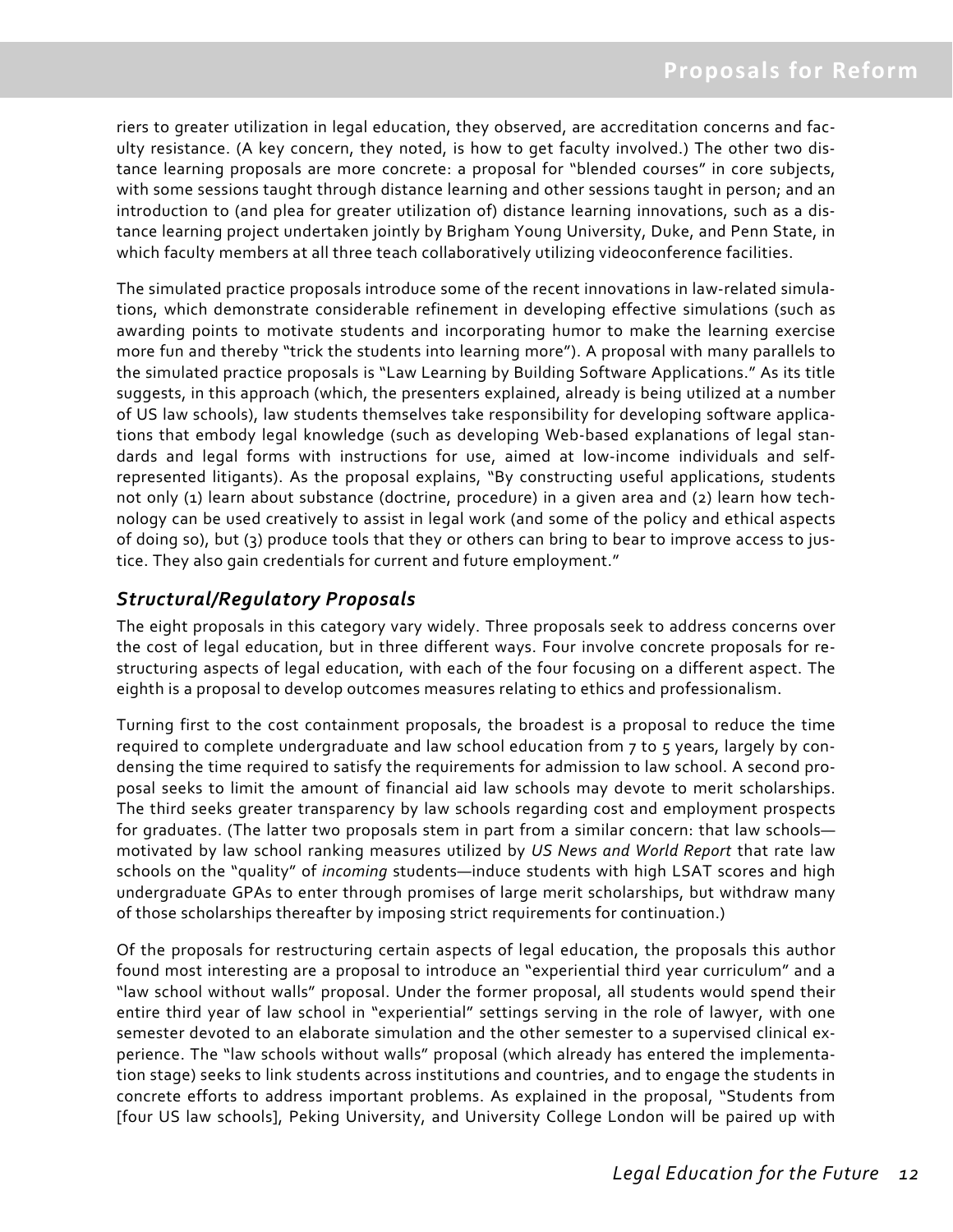another student, an academic mentor, and a practitioner mentor for a series of virtual conversations. The goal for each student is to conduct research to identify a problem in legal practice or education. Then, over the course of the semester, the student will develop a Project of Worth (POW) that will offer creative solutions to the identified issue. Students will also have access to an entrepreneur advisory board and a subject expert board to ensure that the POWs are practical, realistic, and desired."

### *Public Sphere Proposals*

 All five of the public sphere proposals seek to expand public interest activities by lawyers, but approach that goal in various ways. To this author, the most interesting of the proposals are the "legal bridges" project, which seeks to achieve the "delivery of law courses … to minority and poor college students by law school faculty members, with law students serving as teaching as‐ sistants," and the "public service venture fund," which aims to create a venture fund designed to provide funding for fully‐funded fellowships for students and recent graduates to enter public service positions, provide funding for students and recent graduates to create new non‐profits to address pressing needs, and to encourage social entrepreneurship among students and gradu‐ ates.

#### *Afternoon Session: Working Group Breakout Sessions*

In the afternoon of the second day, participants interested in the respective categories gathered in separate rooms to discuss those proposals, with the aim of refining the proposals and selecting one or more key themes or proposals especially worthy of further development. This author attended the breakout session for the professional development proposals.

The moderator for the session, William Lee (co-managing partner of a major law firm and former visiting professor at HLS), began by listing five major propositions: (1) "One size does not fit all." In other words, law schools face different needs depending on their circumstances and locations, and it would be unwise to seek a single uniform standard. (2) Taking into account competencies not tested by the LSAT and undergraduate GPA could fundamentally remake law school admis‐ sions, and through that the legal profession. (3) Paying attention to the broad range of competencies needed by the legal profession might reveal the need to teach a different set of skills than at present, such as communication skills. (4) Consideration must take into account the in‐ ternational/global context. (5) It is vital to measure outcomes. Failure to do so might lead to "hallucination."

In the discussion that followed, it quickly became apparent that most of the attendees regarded the identification, development and validation of "competencies" (or "predictors of successful lawyering") as a central concern, with important implications for admissions, curriculum, and teaching methods, as well as for continuing legal education and other matters. It also quickly be‐ came apparent, however, that many attendees regarded as unduly narrow the traditional reli‐ ance on legal educators themselves and practicing lawyers and law firms as the arbiters of what skills lawyers need. Most attendees agreed that the views of other constituencies, especially cli‐ ents, should be taken into account in identifying the needed competencies. As a few other attendees pointed out, though, there already have been a number of efforts to identify the necessary competencies for lawyers, and there are substantial similarities in the resulting lists.<sup>5</sup> In their

<sup>5</sup> For links to eight such competency lists, see The Southern California Innovation Project, Background Materials, *available at*: <http://weblaw.usc.edu/centers/scip/participants/materials.cfm> (as of July, 2011).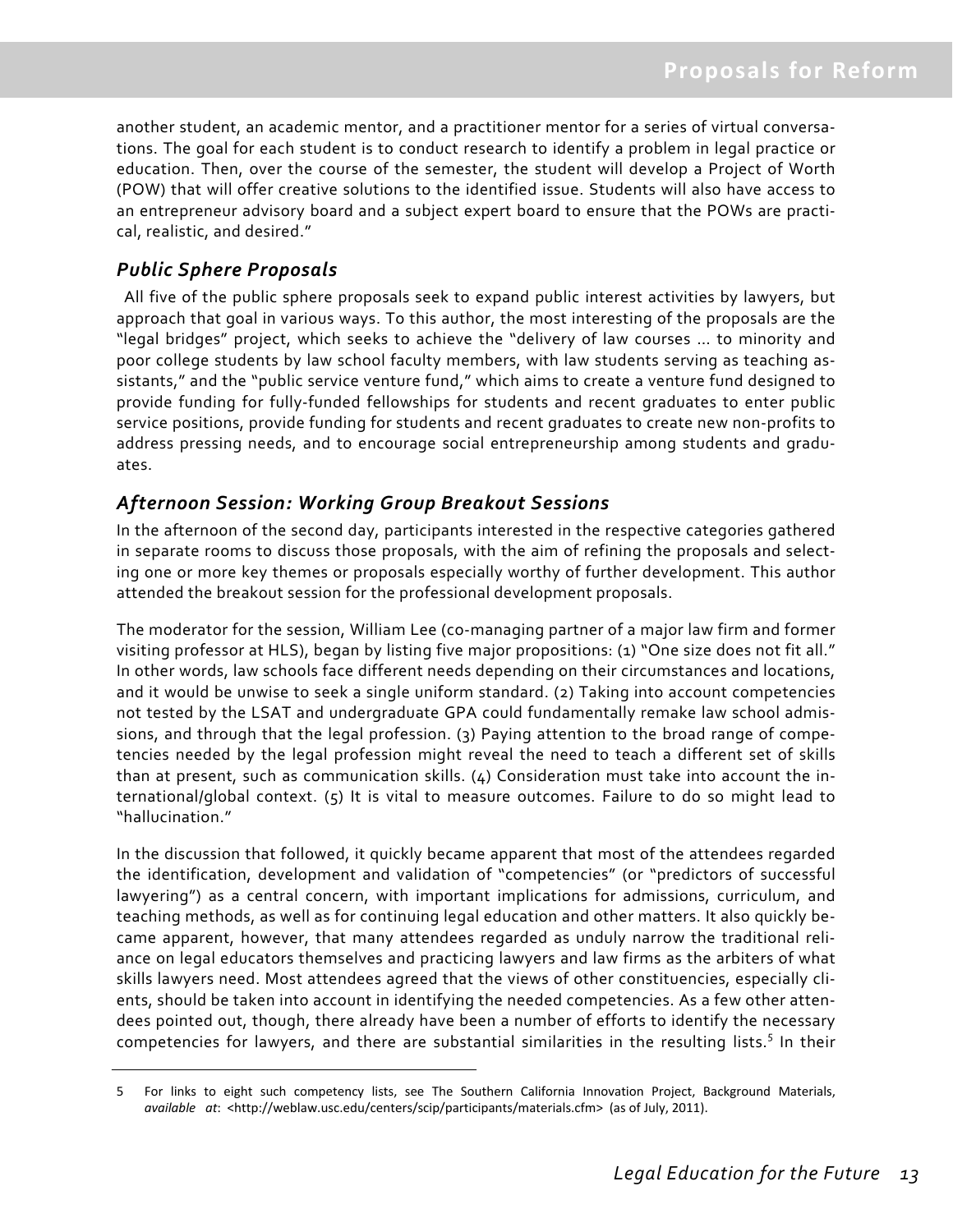view, rather than devoting so much work to "reinventing the wheel," it would be better to spend time promoting teaching of the sort that fosters the necessary competencies that already have been identified.

The group left it to Lee to integrate the discussions and report back to the full gathering.

#### *Final Session: Working Group Moderator Reports*

In the final session, moderators from the four working groups reported back on the discussions in the breakout sessions and the conclusions reached.

For the Professional Development group, Lee first listed essentially the same five basic propositions with which he began the breakout session. He then offered a four‐step concrete proposal: (1) Collect information from law school alumni, practicing lawyers (of all types), clients, other professions, etc., regarding what skills are needed by lawyers today, and what skills will be needed 25 years from now. (2) Collect the lists of competencies that have been developed to date, and analyze how those lists compare to the set of skills identified in Step 1. (3) Collect and analyze information regarding measures to assess outcomes. In doing so, consider how law school teaching fits with the information developed through Steps 1 and 2. (4) Undertake concrete measures to incorporate into legal education training in the necessary competencies. In doing so, experiment with various approaches. Do not be afraid of a trial and error process. Fu‐ ture activities are illuminated by failures, as well as successes.

The moderator for the Technology group identified the two key goals of (1) providing legal education to segments of society where there has been less access to legal services and less enroll‐ ment in law schools and (2) producing revenue (and/or reducing costs). As major challenges, the group identified concerns over privacy, infrastructure, and the need for models and tools. As a concrete proposal, the group recommended compiling a reliable repository for information re‐ garding technology in legal education, with links to relevant sources. These efforts, the modera‐ tor explained, should be aimed at the following audiences: (1) Faculty who already have been using technology. (For them, the efforts would serve as a community building exercise.) (2) Col‐ leagues who are not currently using technology. (For those colleagues, concrete case studies could serve as models that might educate them and inspire use of technology.) (3) Regulators (in the US and abroad). (The moderator reported that the ABA currently is reviewing a request for renewal of a variance from the accreditation standards by Penn State, which has been a leader in the use of distance learning, and indicated that the ABA may use this as an occasion to look more broadly at distance learning.) (4) Law school administrators.

The moderator for the Structural/Regulatory group described an animated, rather contentious discussion. Some attendees sought to focus primarily on projects to promote ethics and profes‐ sionalism. Some sought to promote business collaborations. Some insisted on other goals. The group was unable to agree on a single clear set of action items. They did agree that there were many potential futures for legal education. With that in mind, they evidently agreed on the need to define clear steps to pursue one mission while recognizing many other possible models (but were unable to agree on what the primary mission should be).

Finally, the moderator for the Public Interest group explained that one of the main topics of dis‐ cussion was clinics. While clinics are generally well established at US law schools, the group iden‐ tified a number of challenges. Among these: Skills training is well represented in clinics, but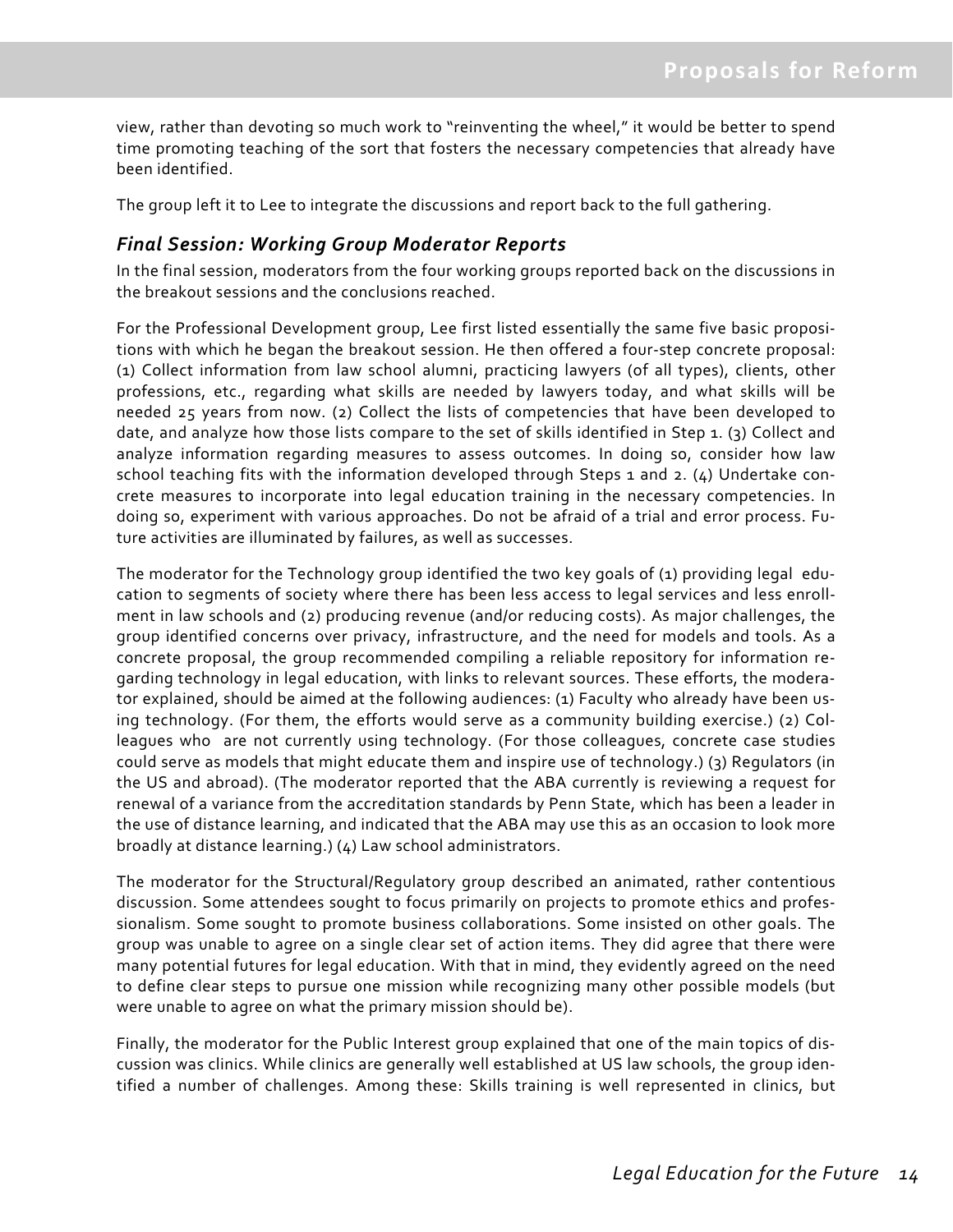there is not enough time for moral reflection; and clinics are overwhelmingly domestic in focus, with almost no international focus. Another major issue identified by the group was the lack of resources for public interest efforts, notwithstanding the high level of attention accorded to pub‐ lic interest. Given the need for resources, coupled with the desire to train students in entrepre‐ neurial skills, concrete action items from this group included two closely related proposals to fos‐ ter public interest entrepreneurship. A final goal identified by the group was the desire to foster a sense of compassion in the general student body.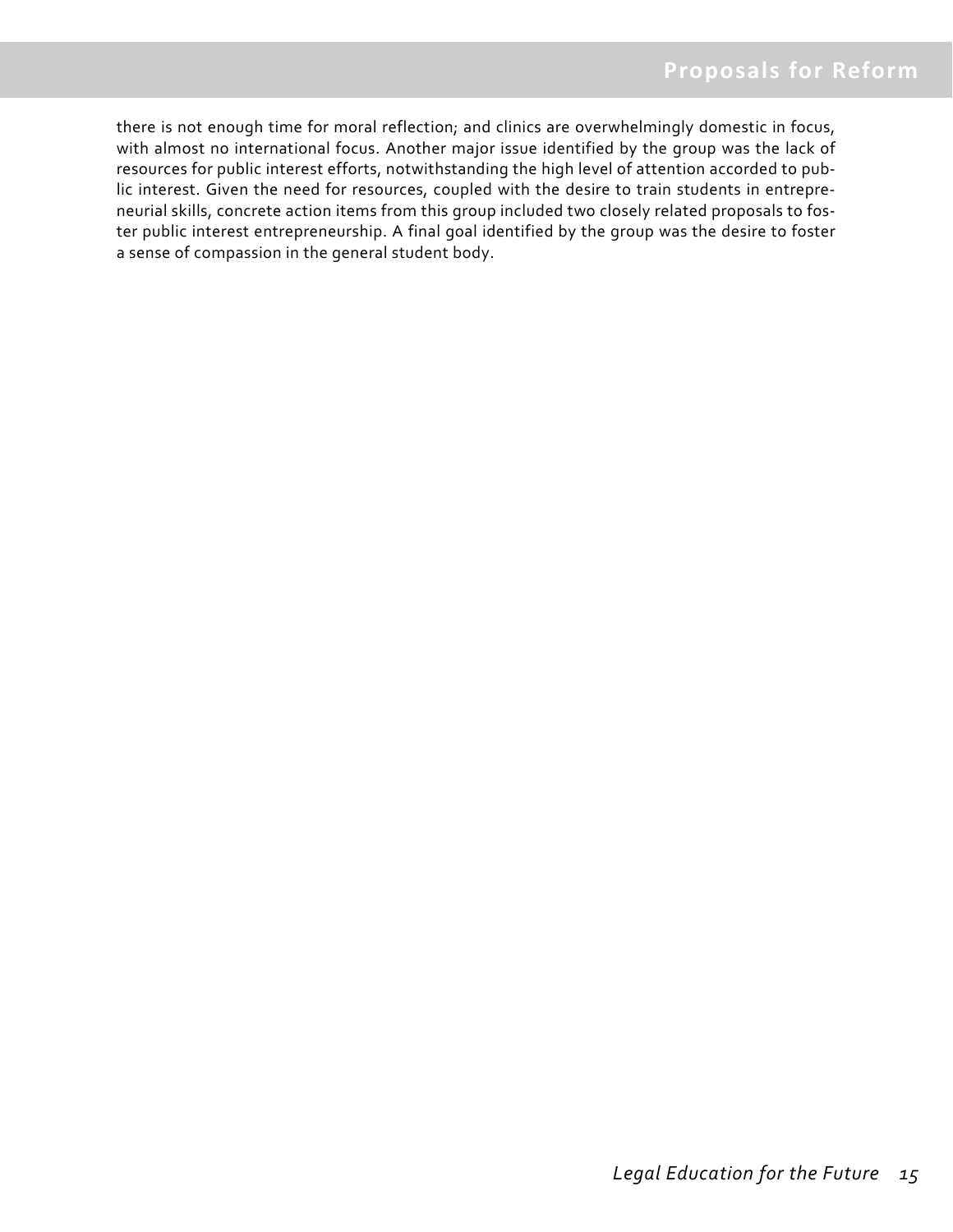### **FINAL REFLECTIONS**

Above all, the FutureEd2 conference provided a graphic demonstration of the great interest in and commitment to legal education reform in the US and around the world, and the tremendous energy being devoted to reform efforts. Looking back, US legal education has changed consid‐ erably since the 1960s. Approaches have differed substantially from law school to law school; but some of the major trends include greater attention to ethics and professionalism, greater incorporation of interdisciplinary perspectives, and, most notably, a vast expansion in so-called "skills training" and clinical education. Many of those developments were reflected in and further en‐ couraged by the 1992 report on Legal Education and Professional Development compiled by the ABA Task Force on Law Schools and the Profession (the so-called MacCrate Report). $^6$ 

As the FutureEd2 conference showed quite dramatically, today is a period of even greater activity in legal education reform. One of the goals being pursued by many law schools throughout the world is internationalization. Another of the major goals currently being pursued at law schools in the US and elsewhere is integration of training in legal skills and professionalism with mastery of doctrine. That goal was strongly endorsed by a 2007 report on legal education pre‐ pared under the auspices of the Carnegie Foundation for the Advancement of Teaching.<sup>7</sup> The Carnegie report and other recent studies along similar lines have gained great attention; and, as numerous of the proposals presented at FutureEd2 reflect, many US law schools have embarked on reforms aimed at integrating training in doctrine, skills, and professionalism.

One example of such an effort at integration of the various elements of legal education may be found at HLS itself, which over the past few years has introduced the most sweeping changes to its first year curriculum in over 120 years. Within the US and abroad there has been great interest in the HLS reforms, and those reforms are likely to influence other law schools. Yet HLS is hardly alone in pursuing reforms. Innovation and experimentation are occurring widely; many law schools are rethinking curriculum, teaching methods, and, in some cases, even the fundamental structure and goals of legal education. And many models are being developed and tested, with wide variations in approach from law school to law school.

<sup>6</sup> American Bar Association, Section of Legal Education and Admissions to the Bar, *Legal Education and Professional Develop‐* ment: An Educational Continuum, Report of the Task Force on Law Schools and the Profession: Narrowing the Gap (American Bar Association, Chicago, IL: 1992).

<sup>7</sup> William M. Sullivan, Anne Colby, Judith Welch Wegner, Lloyd Bond, and Lee S. Shulman, *Educating Lawyers: Preparation for the Profession of Law* (Carnegie Foundation for the Advancement of Teaching, Stanford, CA: 2007).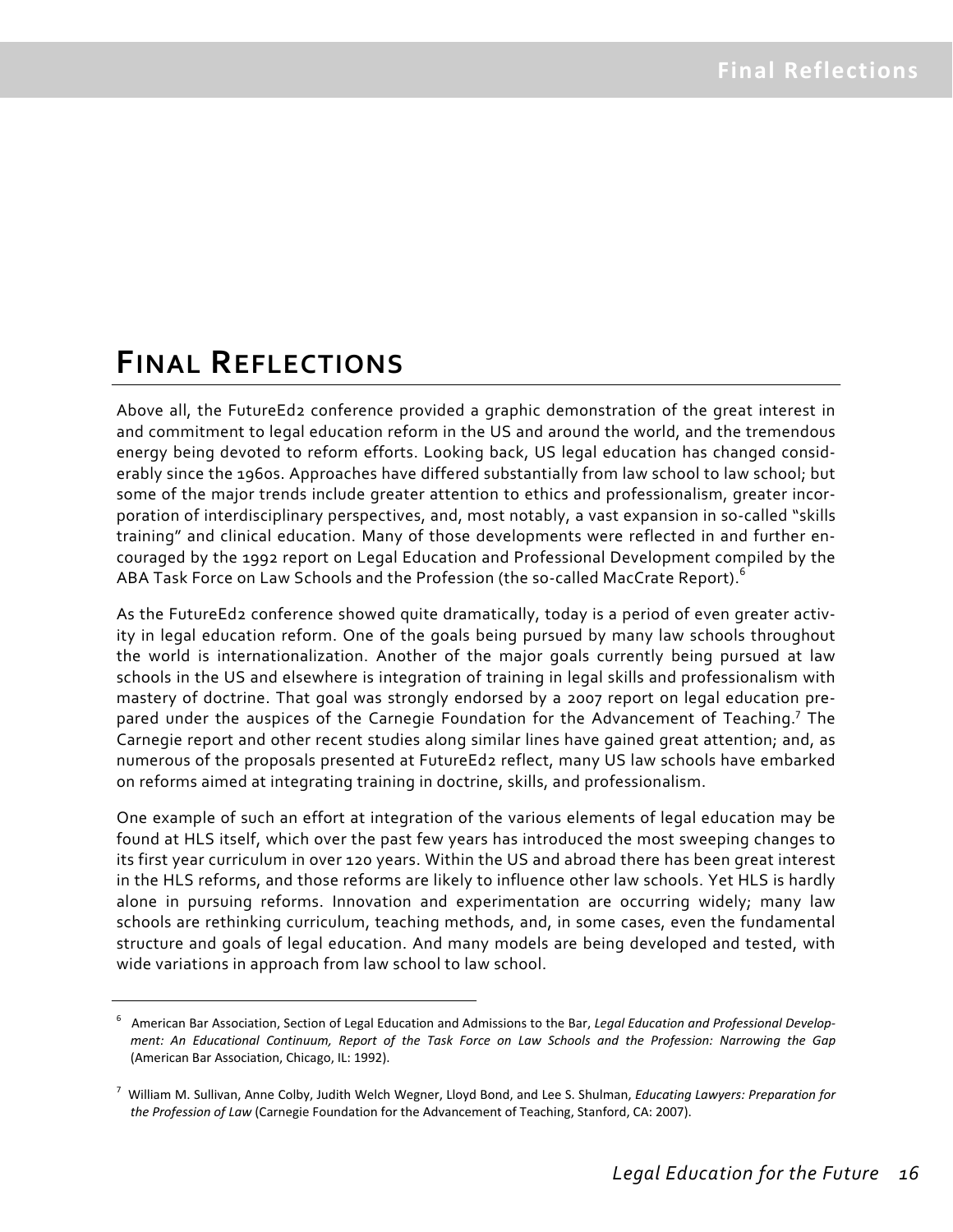Just as much of the innovation in clinical and legal skills training has taken place at non‐elite law schools, so too has much of the innovation and experimentation in such areas as use of technol‐ ogy and integration of doctrine, skills, and professionalism. Indeed it is in part precisely because of their status that non‐elite law schools often have been more proactive in undertaking innova‐ tion and experimentation. Not surprisingly, elite law schools often have a tendency to stick to the approaches that have proven successful in establishing their reputa-tion in the past; in contrast, non‐elite law schools often feel they have more to gain—and at the same time less to lose—by innovating. Non‐elite law schools also recognize that few of their graduates are likely to have the luxury of on-the-job training at top law firms, so they typically feel a greater need to provide their graduates with the broad range of skills and competencies needed to hit the ground running. Furthermore, some non‐elite law schools have undertaken major reforms out of a sense of mission to serve low‐income communities in which they are located or from which many of their students come.

NYLS itself serves as a fine example of this pattern. NYLS is by no means an elite law school. If one were to go by the most widely used set of US law school rankings, the *US News and World Reports* rankings, NYLS falls into the "third tier," meaning it did not rank in the top 100 law schools in the US as of 2010. Yet NYLS has been one of the schools at the forefront in rethinking legal education.

This leads to another striking aspect of the FutureEd conferences. The mentality of these confer‐ ences was most decidedly not "us v. them," "elite schools v. 'trade' schools." Rather, the conferences embody the philosophy of learning from each other, but with a recognition that "one size does not fit all." That philosophy was clearly reflected in the list of participants; again using the *US News* rankings, the conference participants included faculty members from three of the top ten law schools, from four "fourth tier" law schools (ranked 140 or below), and from every tier in between.<sup>8</sup> Perhaps an even more dramatic reflection of this philosophy lies in the fact that the conferences were co-organized by HLS and NYLS, with two of the three conferences being held at NYLS. This may be the first time in history NYLS has shared top billing with HLS for a major event of this sort.

Finally, turning to the proposals themselves, the vast majority were developed in the US setting. Accordingly, several have a decidedly US feel. Yet nearly all the broad themes raised by the con‐ ference—including the importance of considering the global dimension, perspectives from other professions, and regulatory perspectives—resonate in Japan and, I would assume, many other nations, as well. Moreover, while the details of some proposals may be US‐specific, nearly all the same underlying concerns can be found in Japan and elsewhere. These include, for example, concerns over identifying and measuring the skills needed for effective lawyering, the importance of integrating training in skills and professionalism with mastery of doctrine, technology, distance learning, the impact of accreditation standards, improving quality while maintaining or lowering costs, transparency, and fostering public interest activities. Thus, there is much Japan and other nations can learn from this conference and the broader worldwide debate over the future of legal education. At the same time, for several of the topics, including professional development, skills identification and assessment, technology, and distance learning, there is much Japan can and other nations can share.

<sup>&</sup>lt;sup>8</sup> By this author's count, participants included faculty members from three of the top ten law schools, three law schools ranked between 11 and 20, 7 ranked between 21 and 50, 5 ranked between 51 and 100, 6 in the "third tier" (103‐139), and 4 in the "fourth tier" (140 or below), as well as one unranked online law school.